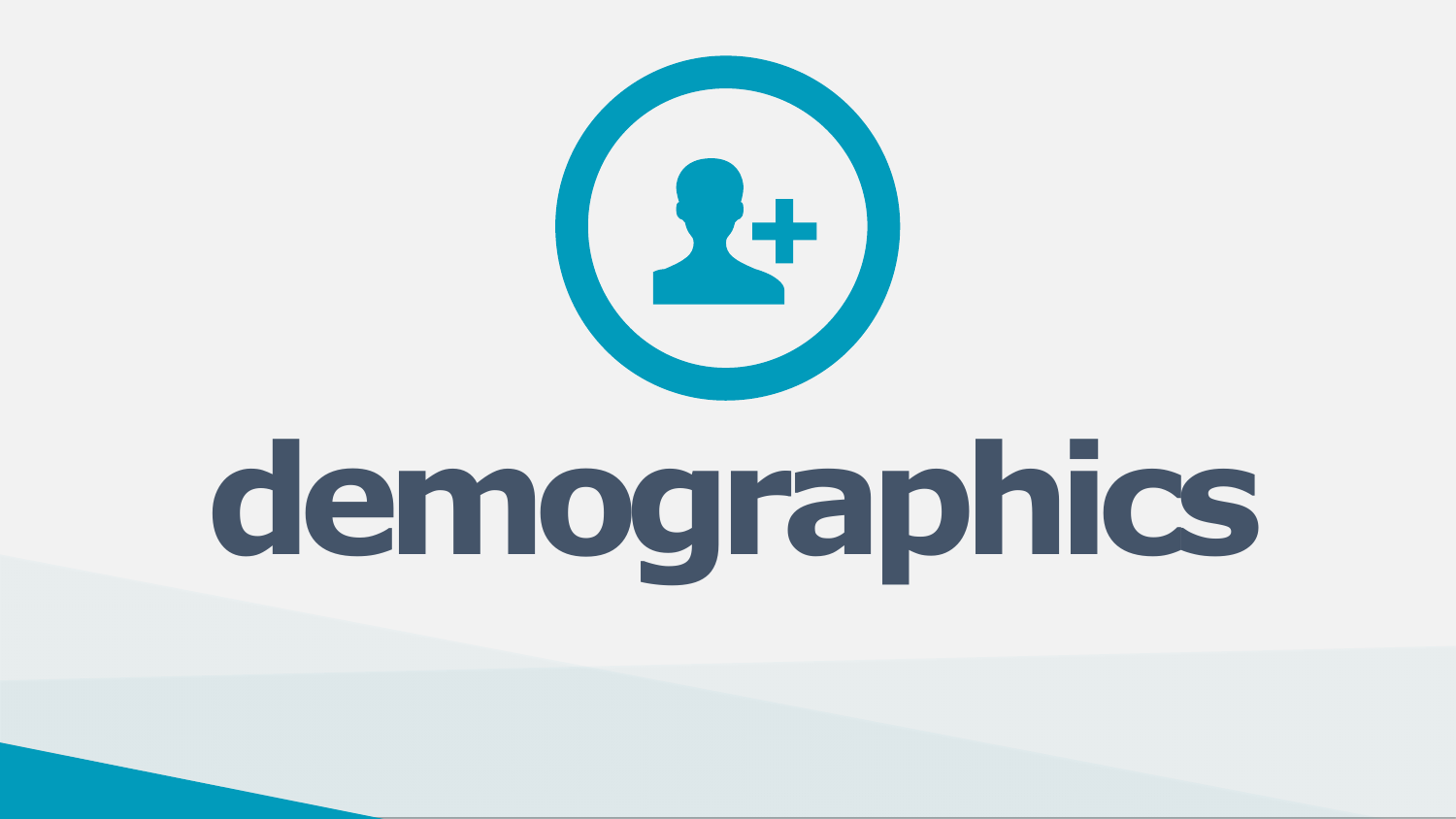## **Calgary and Region Population**





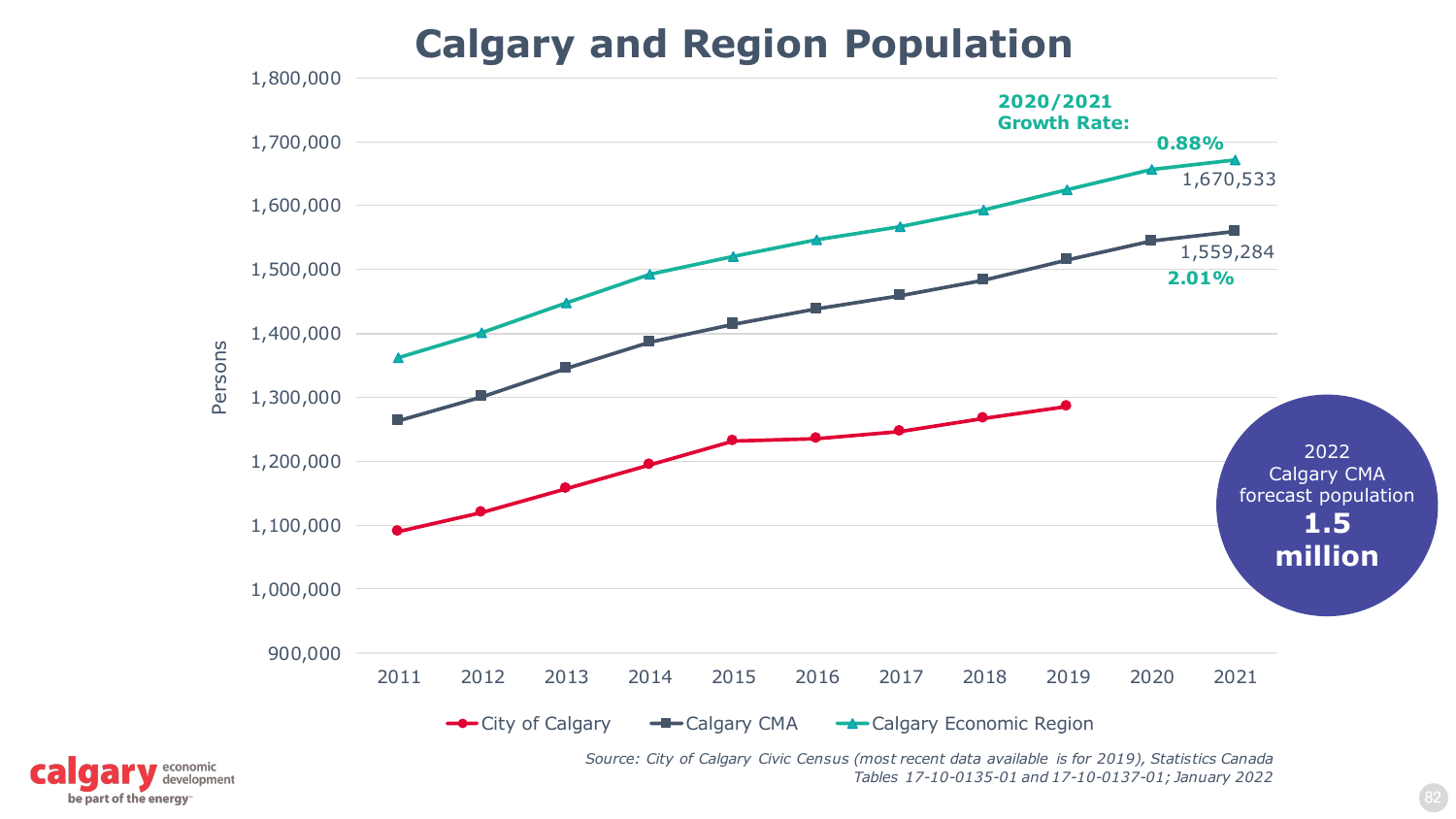

**Total Estimated Population Growth: 14,467** 8,533  $\begin{array}{|c|c|c|c|c|c|}\hline 16,995 & & & 12,106 & 14,187 & 18,273 & 17,355 \ \hline \end{array}$ 7,239 104 801 7,226 <sup>669</sup> 2,952 2,446 1,926 1,477 1,511 <sup>742</sup> 2,559 2,444 2,535 3,047 2,570 11,297 10,994 11,191 11,345 11,969 12,031 12,314 11,131 10,457 9,986 9,188 7,624  $-4,424$   $-5,620$   $-1,896$ -2,953 -1,477 2009-2010 2010-11 2012-2013 2014 2015 2016 2016 2017 2018 2019 2019-2019 2019 ■ Natural Increase Net Intraprovincial Migration Net Interprovincial Migration

## **Calgary CMA Components of Population Growth**



*In 2020/2021, 49.9% of migrants to Calgary were from international origins. Over the last 5 years,* 

*Source: Calgary Census Metropolitan Area (CMA), Statistics Canada, January 2022*

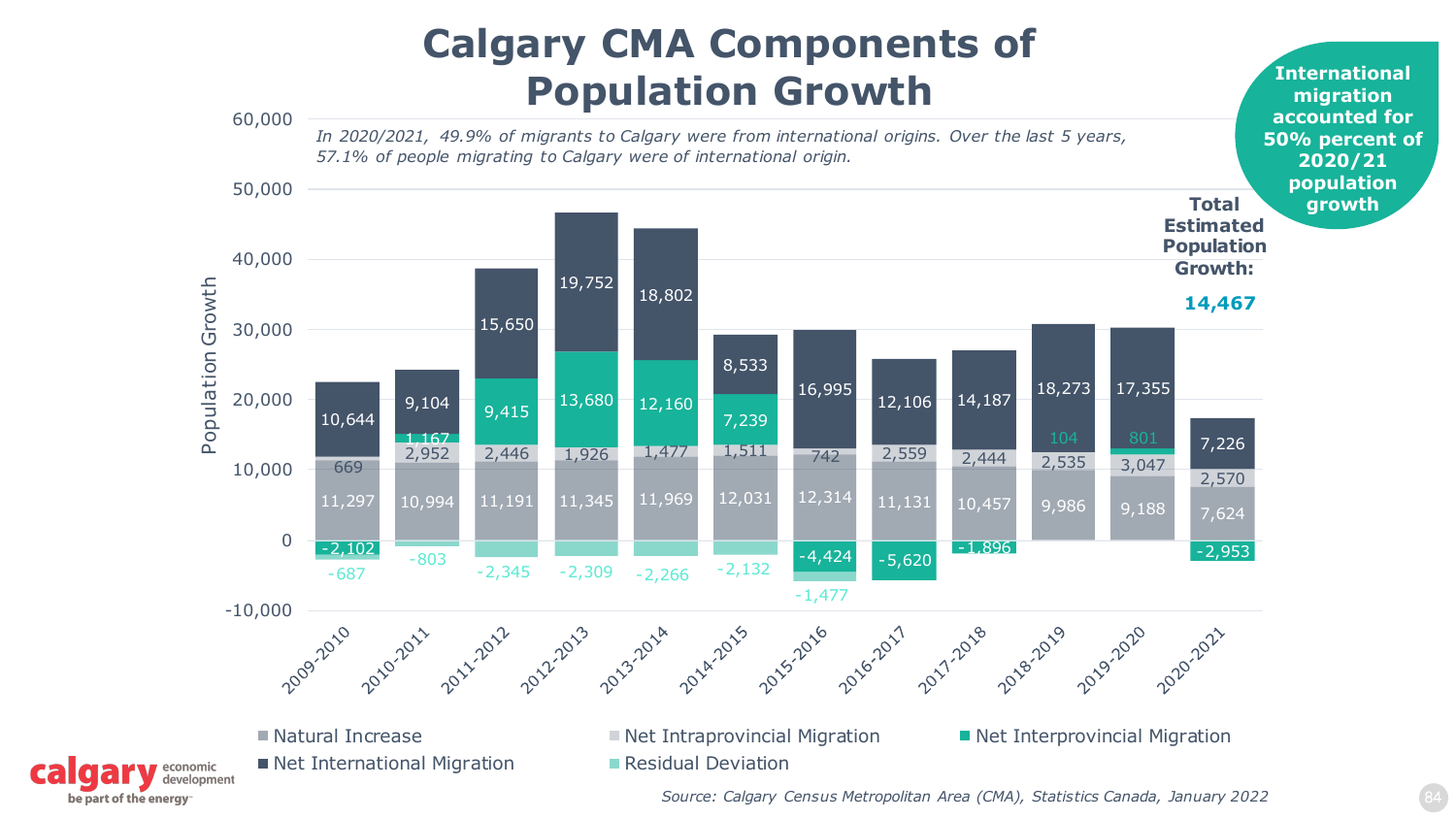





#### **CMA Population Across Canada**

*Source: Statistics Canada, January 2022*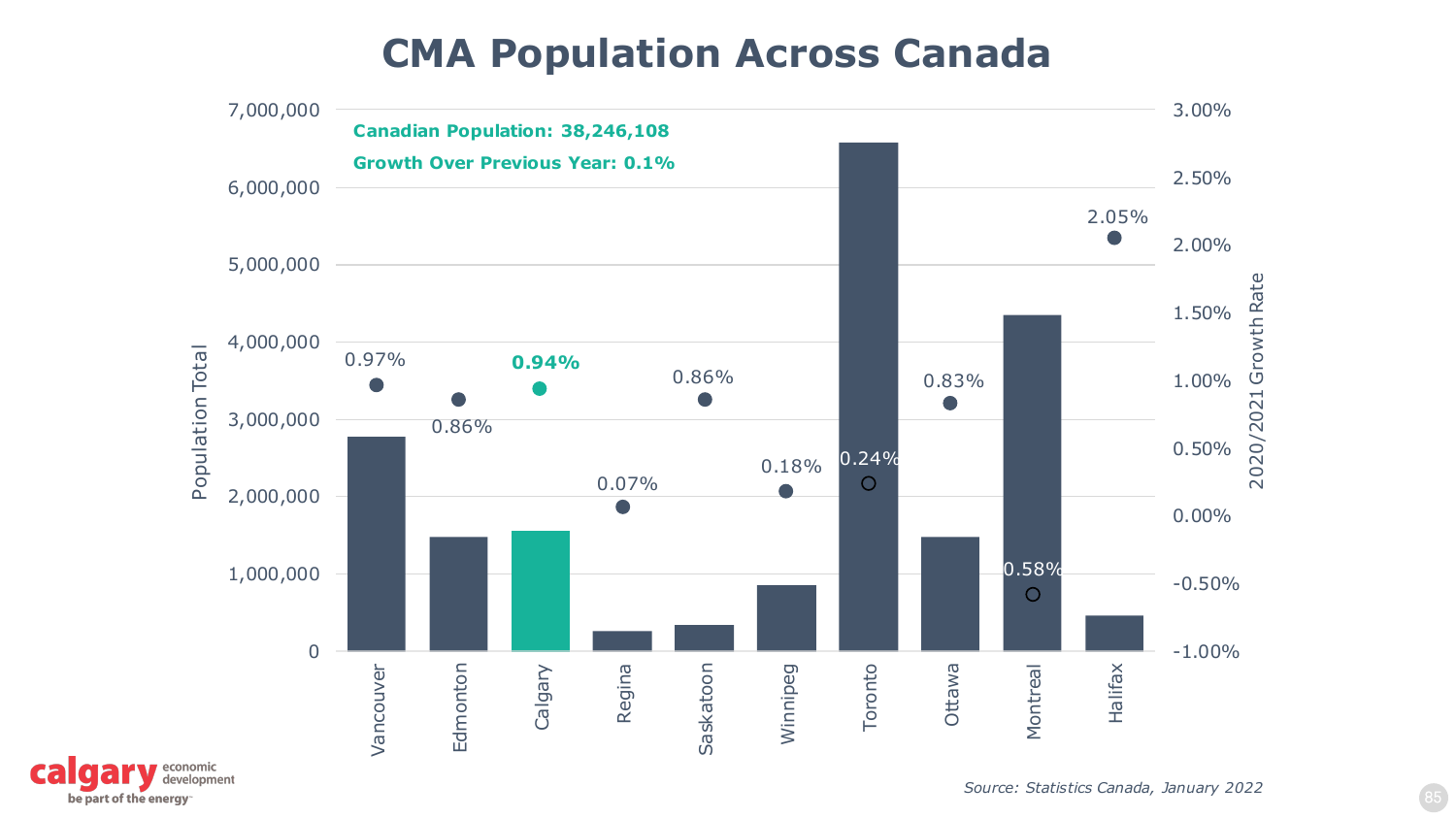



■ 5-Year Total Growth Rate (2016-2021)



■ 2020 Growth Rate (2019/2020) 2021 Growth Rate (2019/2020)

■ 10-Year Total Growth Rate (2011-2021)

#### **CMA Population Growth Rates Across Canada**

*Source: Statistics Canada, January 2022*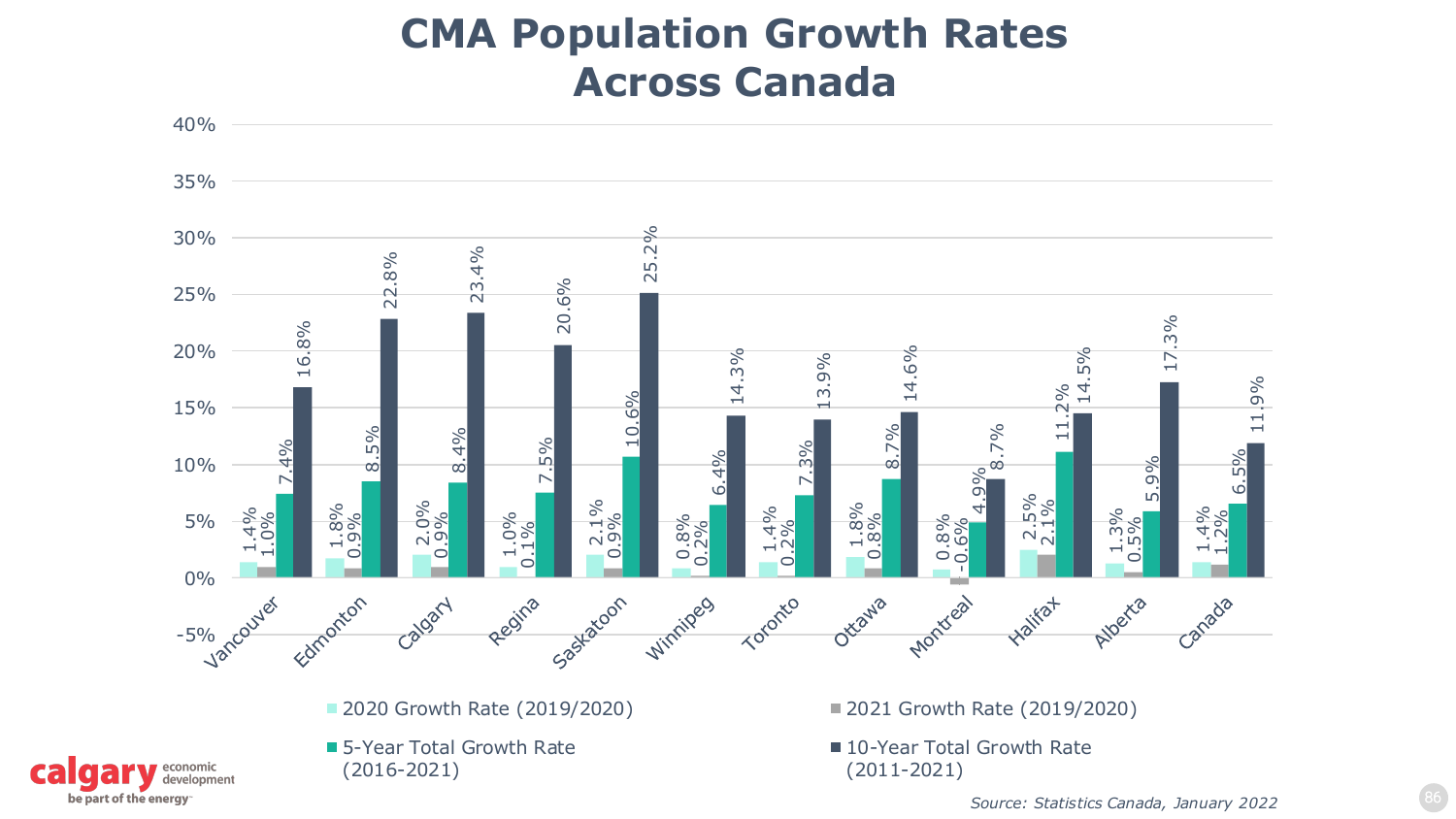



cal

### **Top Source Countries for Permanent Residents, 2020**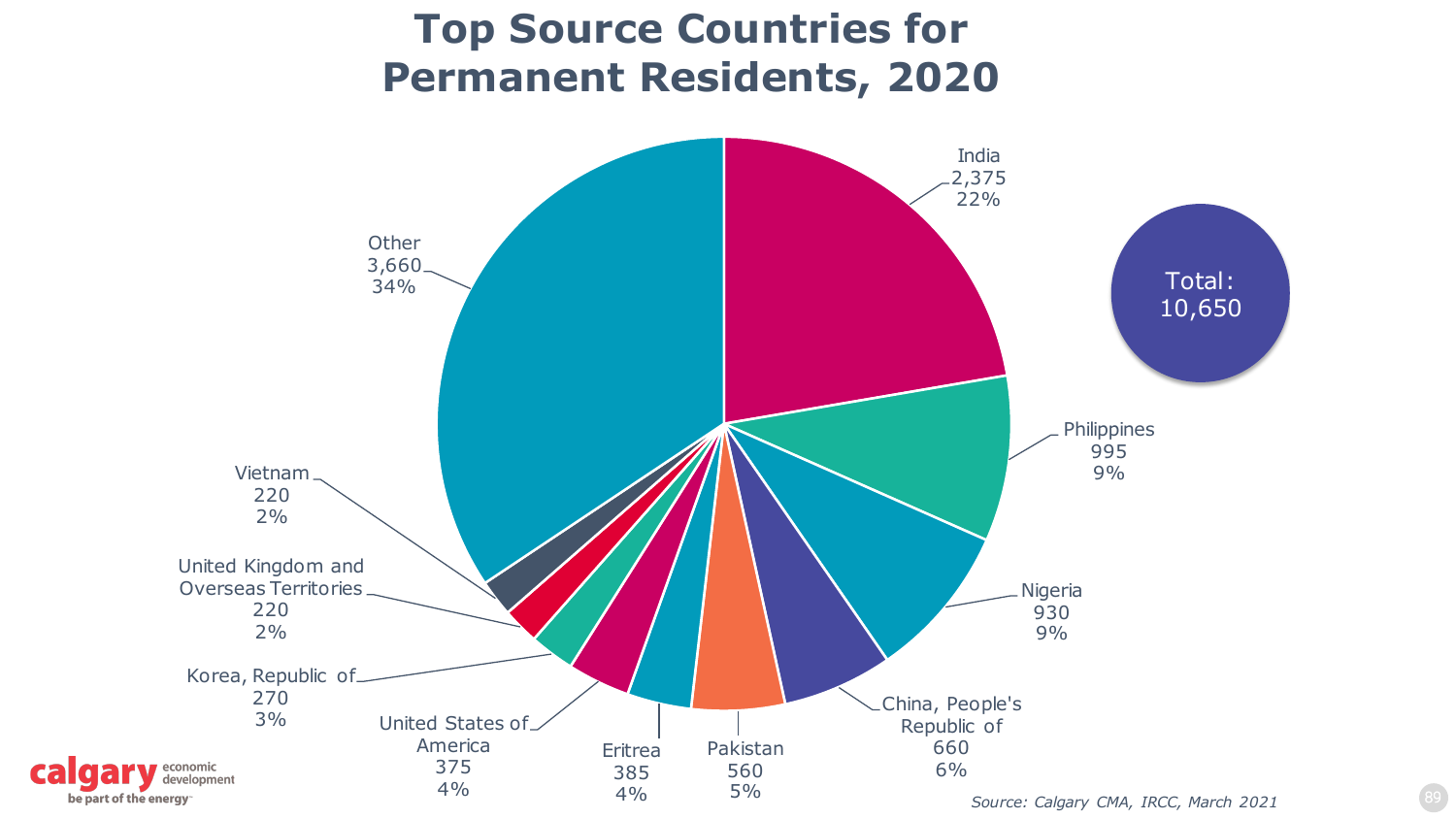



**Cary** economic cal development be part of the energy

## **Top Source Countries for Permanent Residents, 2011 to 2020**

*Source: Calgary CMA, IRCC, March 2021*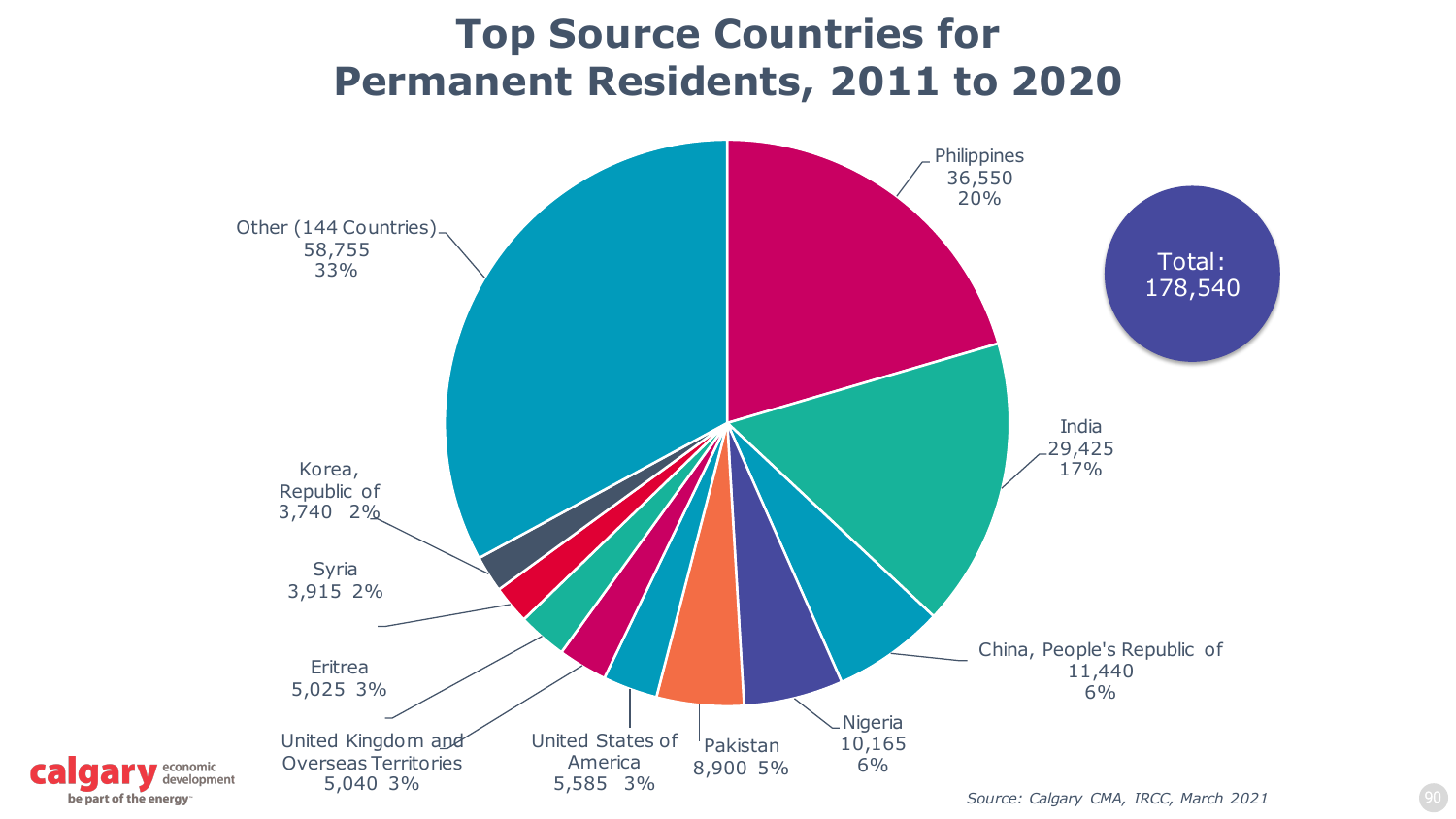





#### **Permanent Residents Level of Education, 2020**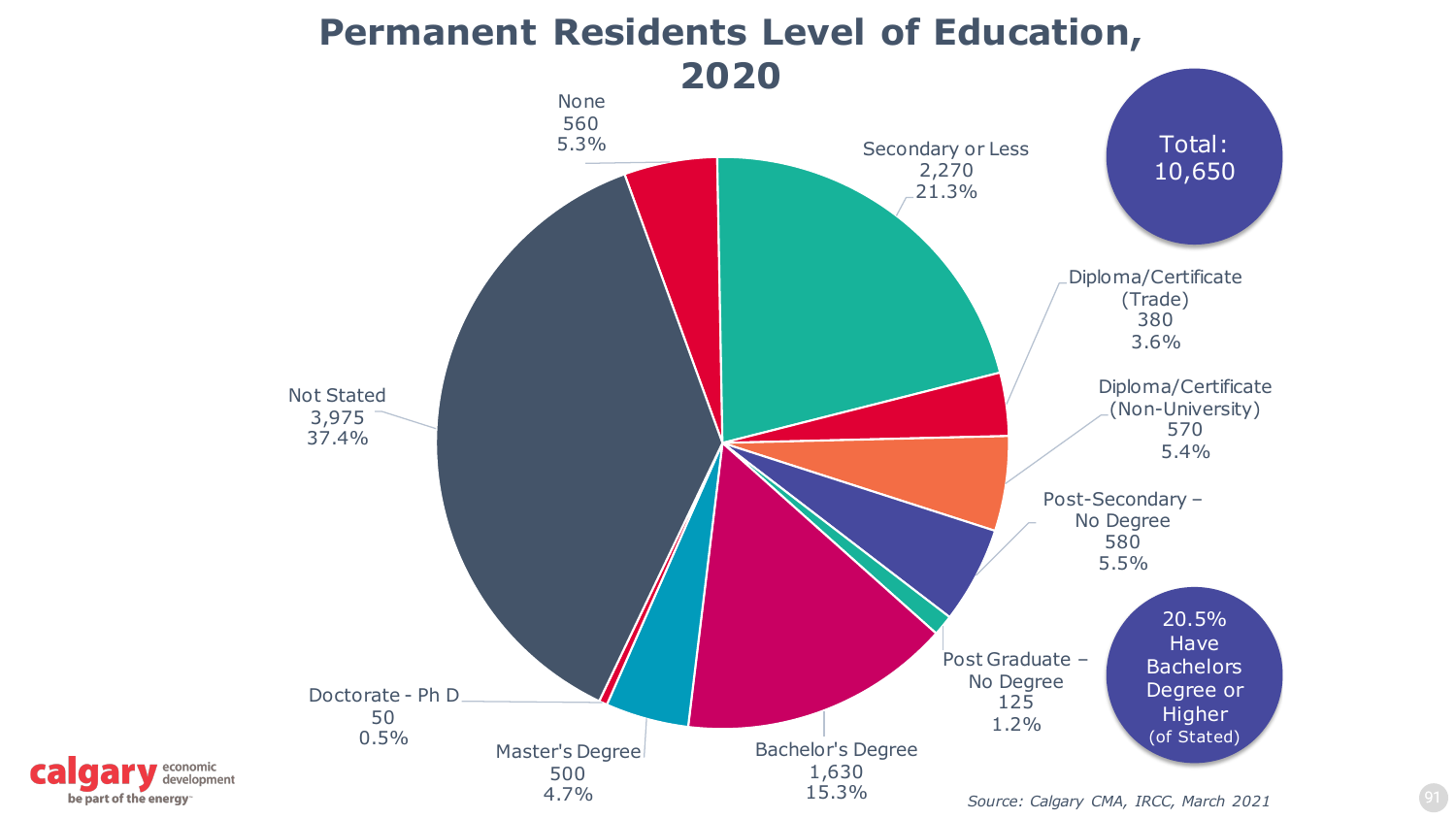

30 to 44 years 3,790 35.6%



45 to 59 years 785 7.4%

7.4%



### **Permanent Residents by Age Group 2020**

*Source: Calgary CMA, IRCC, March 2021*

Total:

10,650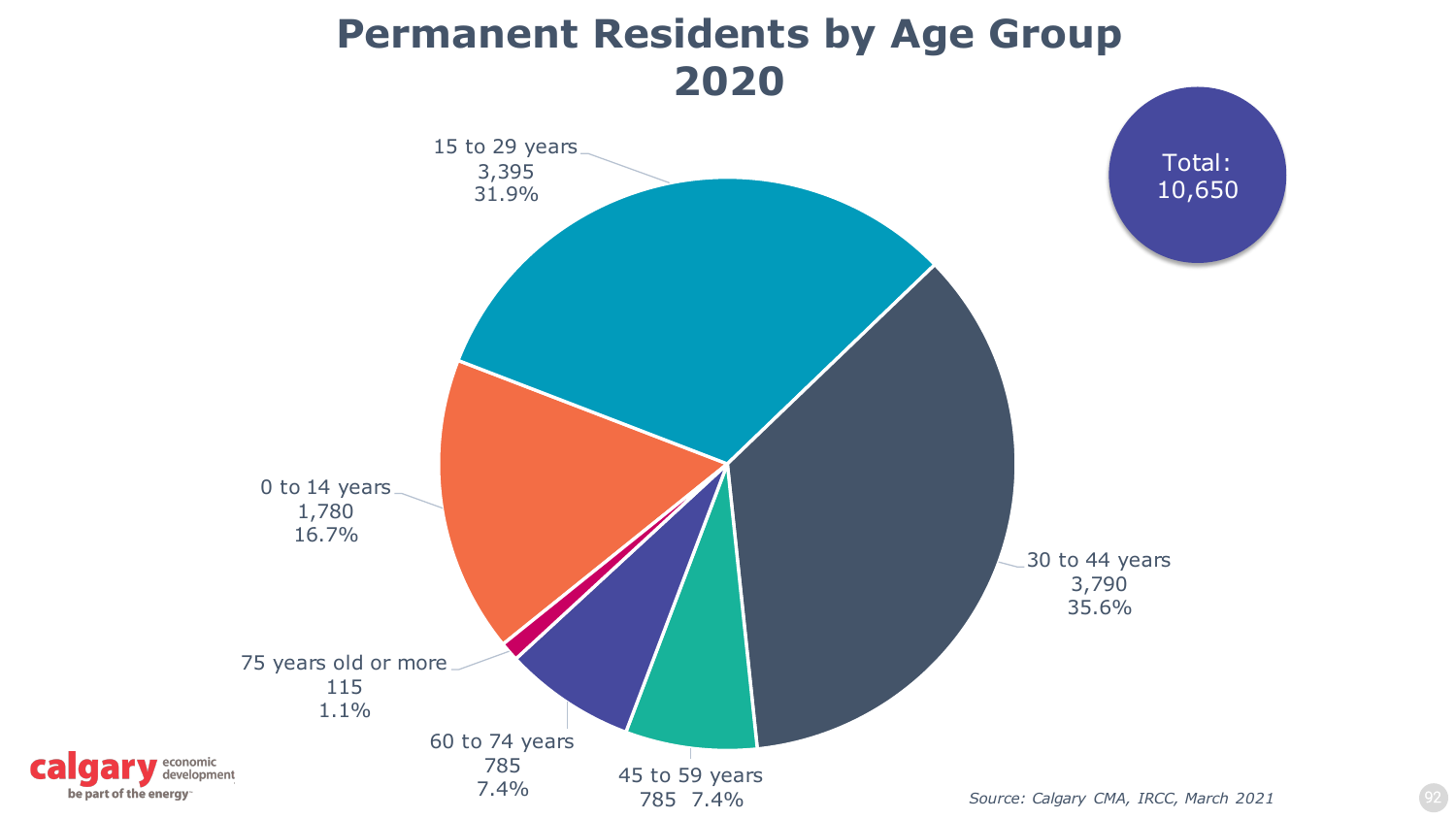



be part of the energy

#### **Median Age Across Canada**

*Source: Statistics Canada, January 2022*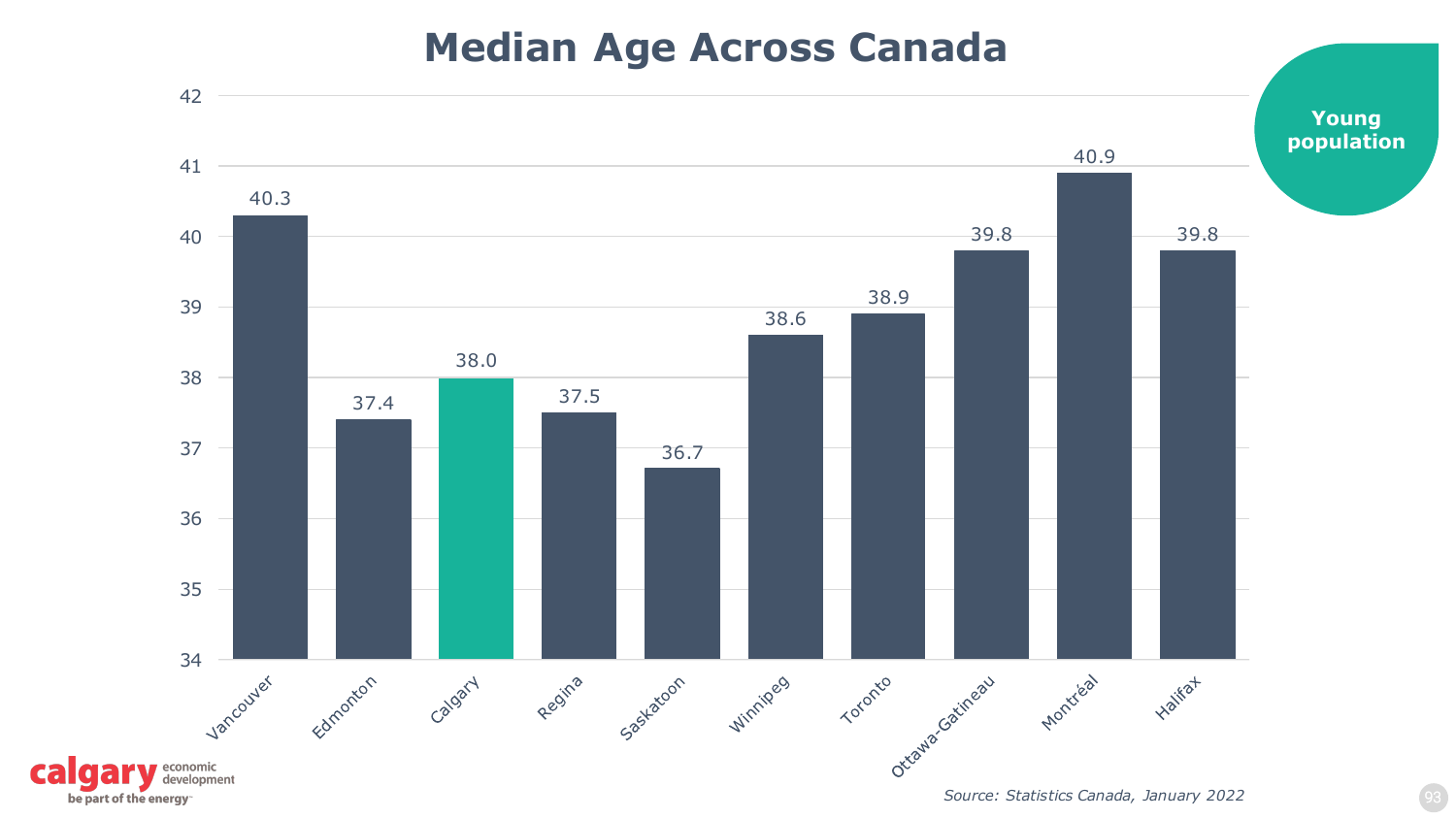94



60%



#### *Source: Census 2016, Statistics Canada*